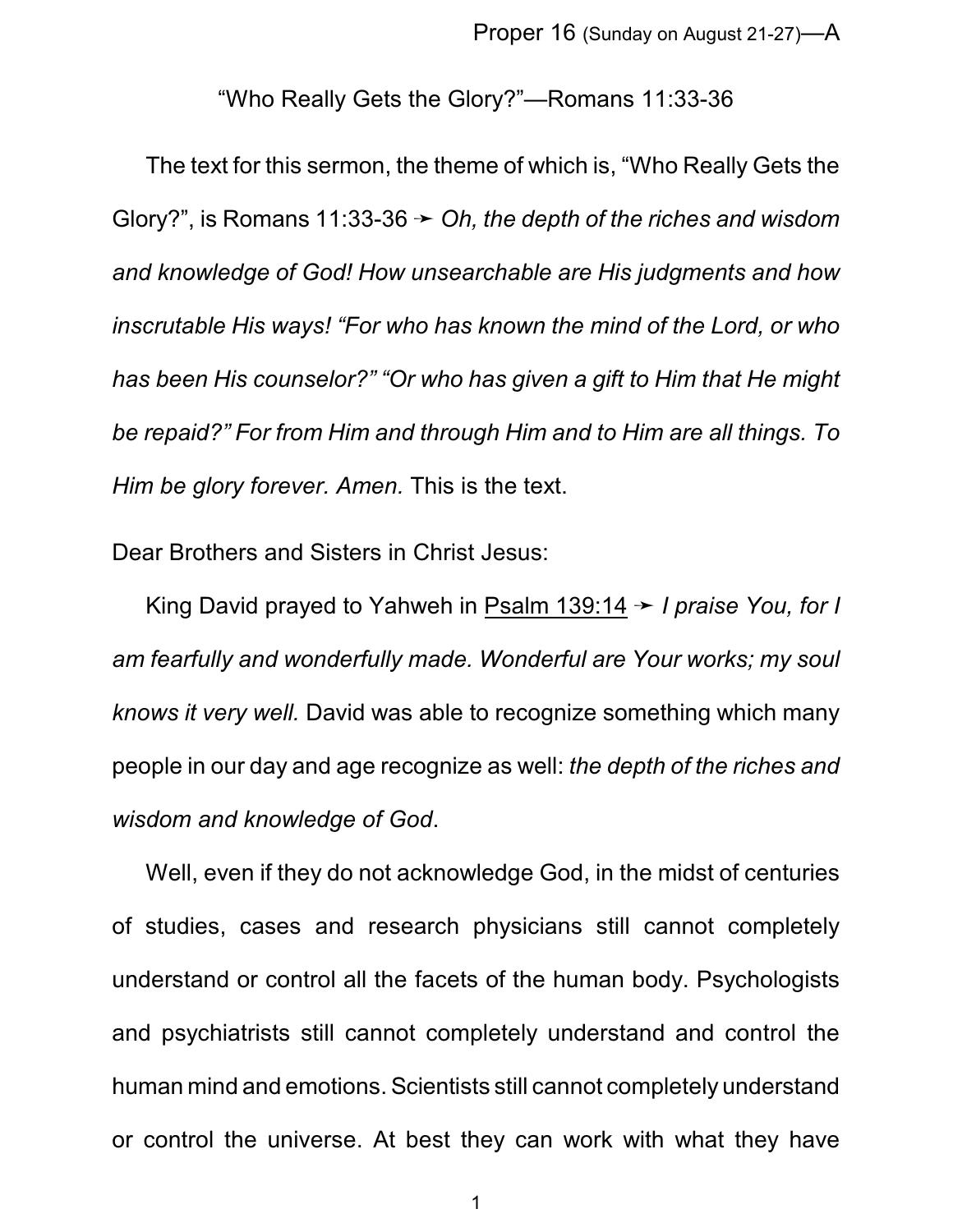observed and/or function on the basis of theoretical conclusions, making their best educated guesses. I believe it is still common practice for you to sign a paper releasing the hospital and staff from all the possible liabilities related to surgery, including death. They recognize the human body is so complex that perfection while treating it is impossible on their part.

In our text we hear Paul break forth in doxological praise, glorifying God because of *the depth of* His *riches and wisdom and knowledge and* His *unsearchable . . . judgments and . . . inscrutable ways*. (cf. Verse 33) It is following an involved discourse about God's working in the lives of disobedient sinners to show them mercy in the Person & Work of Jesus Christ. Since it has to do with God's divine and eternal will for all people to be saved through faith in Jesus, God gets all the glory for your salvation!

Actually, this is a very difficult "pill" for us sinners to swallow. We look for validation, attention and recognition in virtually every area of our lives. Whether blatantly or subtly our sinful natures seek praise and validation so much so that if some recognition does not come my way on my terms then I will seek that validation through other avenues and venues. You can immediately see what kind of affect this will have on your understanding of commitment in various ways of service, including commitment to the Lord Jesus and His Church. Who really gets the

2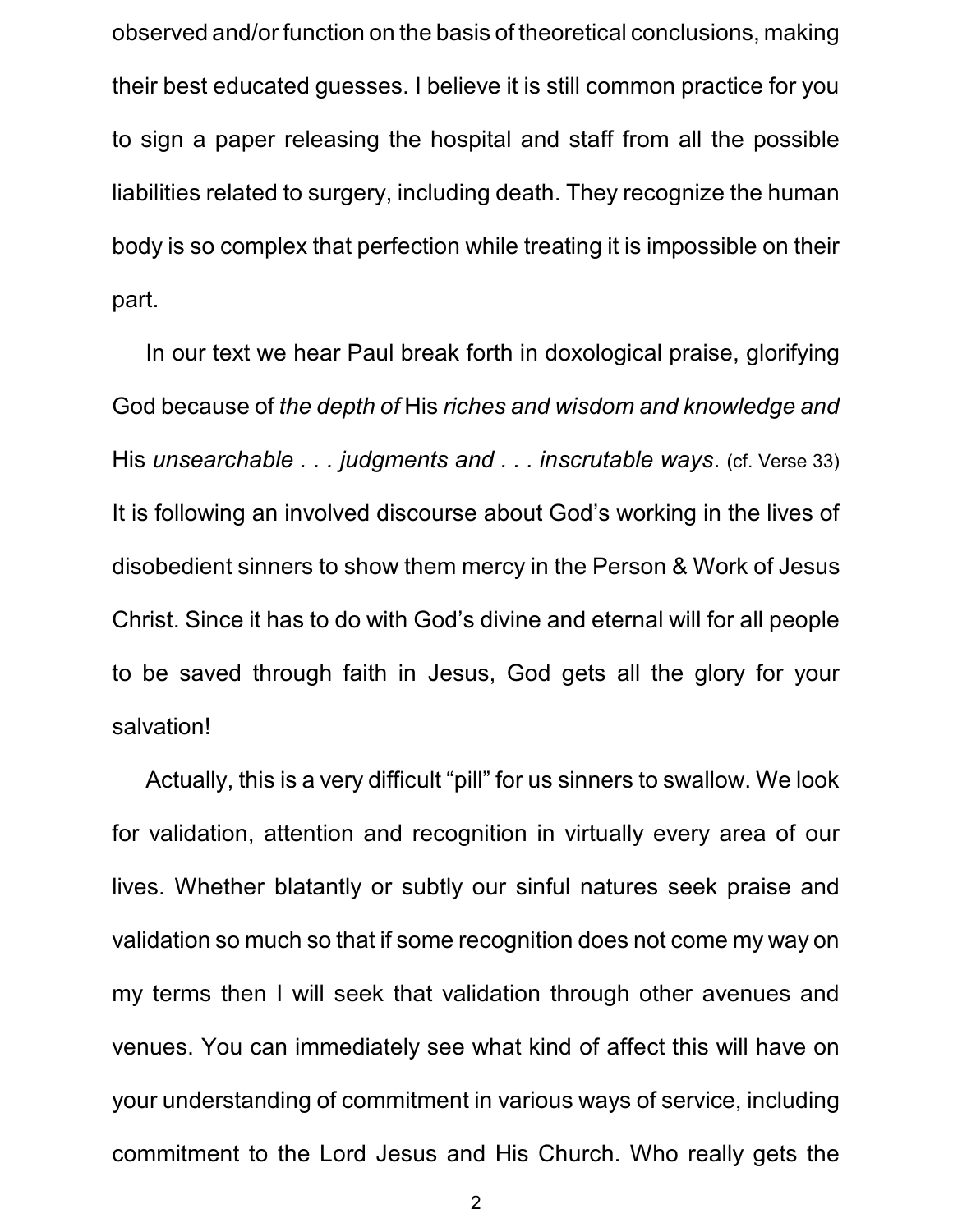glory? Our text tells us how God gets the glory.

To give God **all** the glory we must first realize our **absolute** dependance upon Him. Notice verse 36 of our text says that *all things* are *from Him and through Him*. God is the source of any good we are or have! It is what you confess in the first article of the Apostles' Creed (i.e. "I believe in God, the Father Almighty, Maker of heaven and earth"). It is also what you pray for in the 4 $^{\rm th}$  petition of the Lord's Prayer: "Give us this day our daily bread. What does this mean? God certainly gives daily bread to everyone without our prayer, even to all evil people, but **we pray in this petition that God would lead us to realize this and to receive our daily bread with thanksgiving**. Did you notice? It's not an issue of God not providing the daily bread. It's the issue of recognizing that it comes from His hand and receiving it with thanksgiving.

"What is meant by daily bread? Daily bread includes everything that has to do with the support and needs of the body, such as food, drink, clothing, shoes, house, home, land, animals, money, goods, a devout husband or wife, devout children, devout workers, devout and faithful rulers, good government, good weather, peace, health, self-control, good reputation, good friends, faithful neighbors, and the like." You notice it's not even an exhaustive list—"and the like." James 1:17 puts it this way: *Every good gift and every perfect gift is from above, coming*

3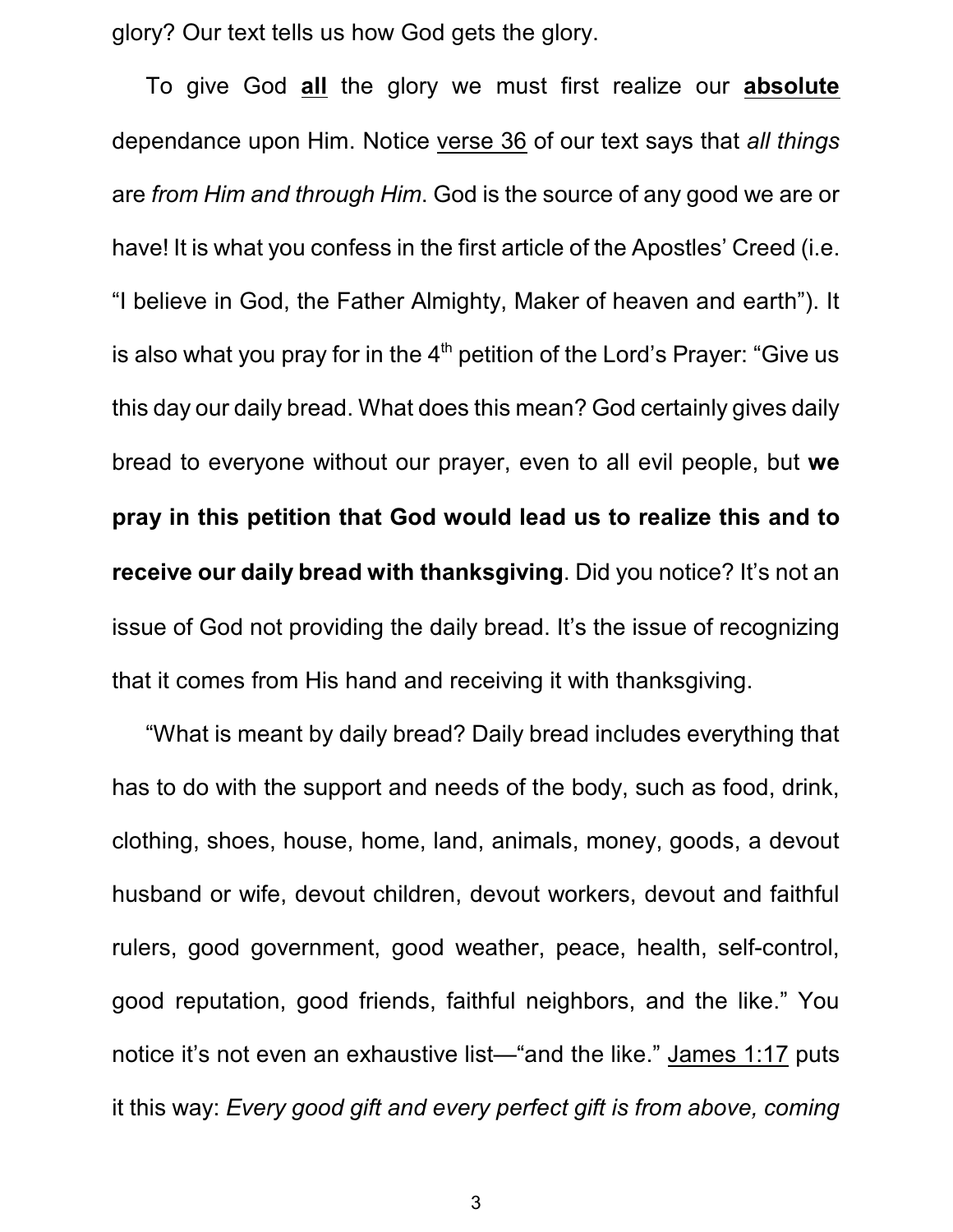*down from the Father of lights, with Whom there is no variation or shadow due to change.* God is the One Who sustains every aspect of His creation!

Even though *the depth of the riches of the wisdom and knowledge of God* can be seen in His creating and sustaining activity, sadly many working with His creation refuse to recognize God's hand in it all. The sinful, stubborn heart does not want to admit total dependence upon the LORD by faith and so it refuses to give glory where glory is due. Instead, we want to take credit for our great discoveries as we come to our own conclusions about life. Actually, once you confess complete dependence upon the LORD in your life by faith in Jesus Christ, *the depth of the riches of the wisdom and knowledge of God* become even more fantastic! Then you can confess along with Psalm 19:1 ý *The heavens declare the glory of God, and the sky above proclaims His handiwork*!

God's *unsearchable . . . judgments and . . . inscrutable . . . ways* can especially be seen in His plan of salvation for you. Even though you deserve the judgment of God's wrath upon you because of your sins, He chose to take it upon Himself in the perfect sacrifice of Jesus on the cross. Jesus was punished so you could be set free, forgiven of all your sins! An unsearchable judgment and inscrutable way indeed! In Christ God made a way to meet the demands of both His justice and His love for sinners such as you and I!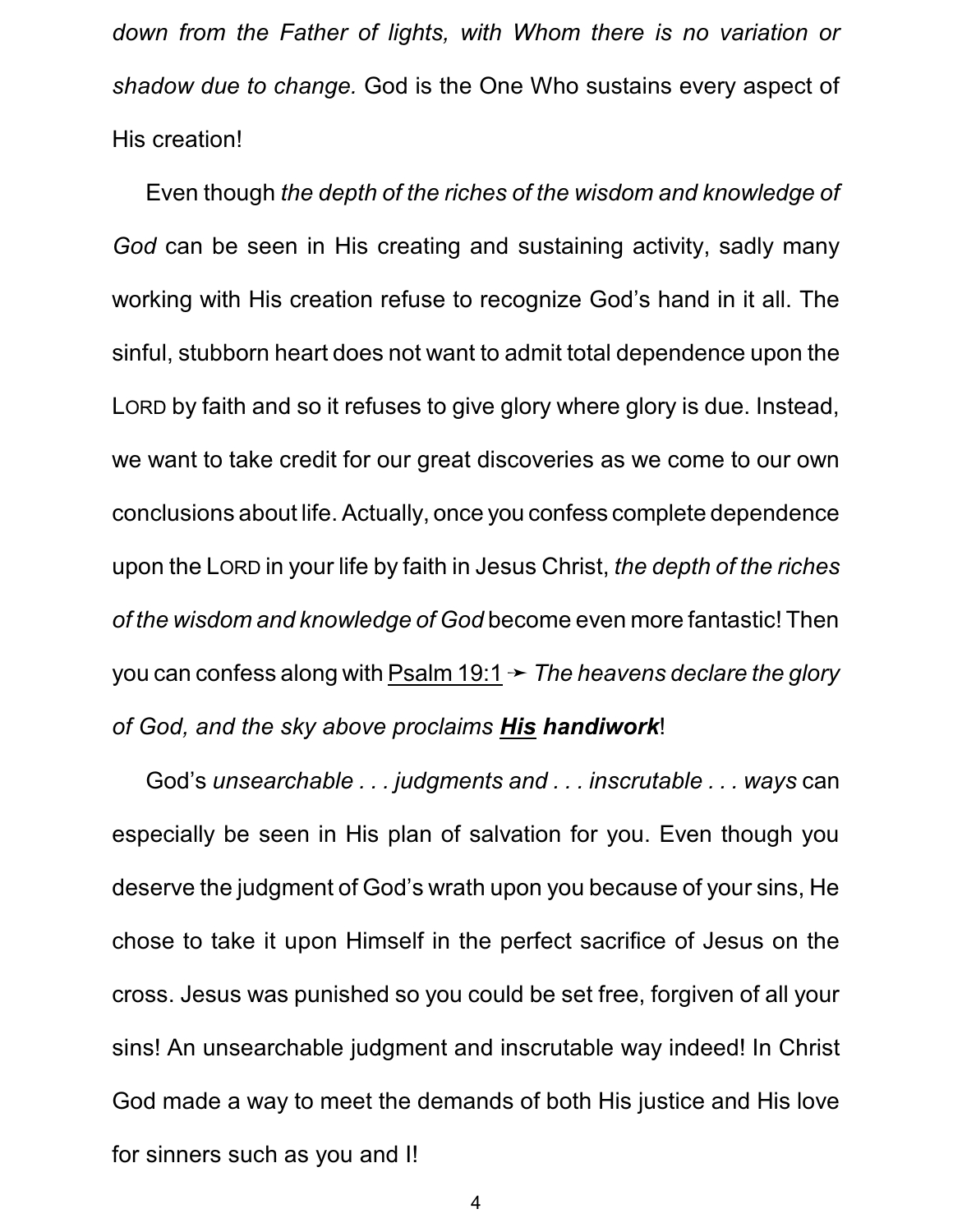Thus, realizing your **absolute** dependance upon the LORD can only happen when you come before Him in humility, confessing your sins to Him and clinging to His working faith in your heart by the Holy Spirit to trust in the work of Jesus for you! This, in fact, is how God is primarily glorified—when people come to faith in Jesus Christ as Savior and Lord —His desire for all people! (cf. Ezekiel 18:23,32; 1 Timothy 2:4)

When you realize your total dependance upon God the Holy Spirit empowers you to recognize your true "human-ness" and then **truly** give God all the glory. Verse 36 of our text also says that *all things* are *to Him*. In other words, God is the goal for His whole creation. It exists to serve Him and bring Him glory! Just as the world was created to reflect God's glory (cf. Psalm 19:1), everyone in it have been created to praise God. Psalm 150:6 says: *Let everything that has breath praise the LORD!*

In order to truly praise God one must admit his total helplessness before Him, as the rhetorical questions of verses 34-35 of our text reflect: *"Who has known the mind of the Lord, or who has been His counselor?" "Or who has given a gift to Him that He might be repaid?"* Obviously no one! Yet many seem to *known the mind of the Lord* as they tell Him what they think His Word means rather than simply submit to it in faith! People imagine their life of faith as a pay back to God as well. Any offering you give Yahweh is simply giving back what He already owns out of gratitude of His gifts of love, mercy and forgiveness in